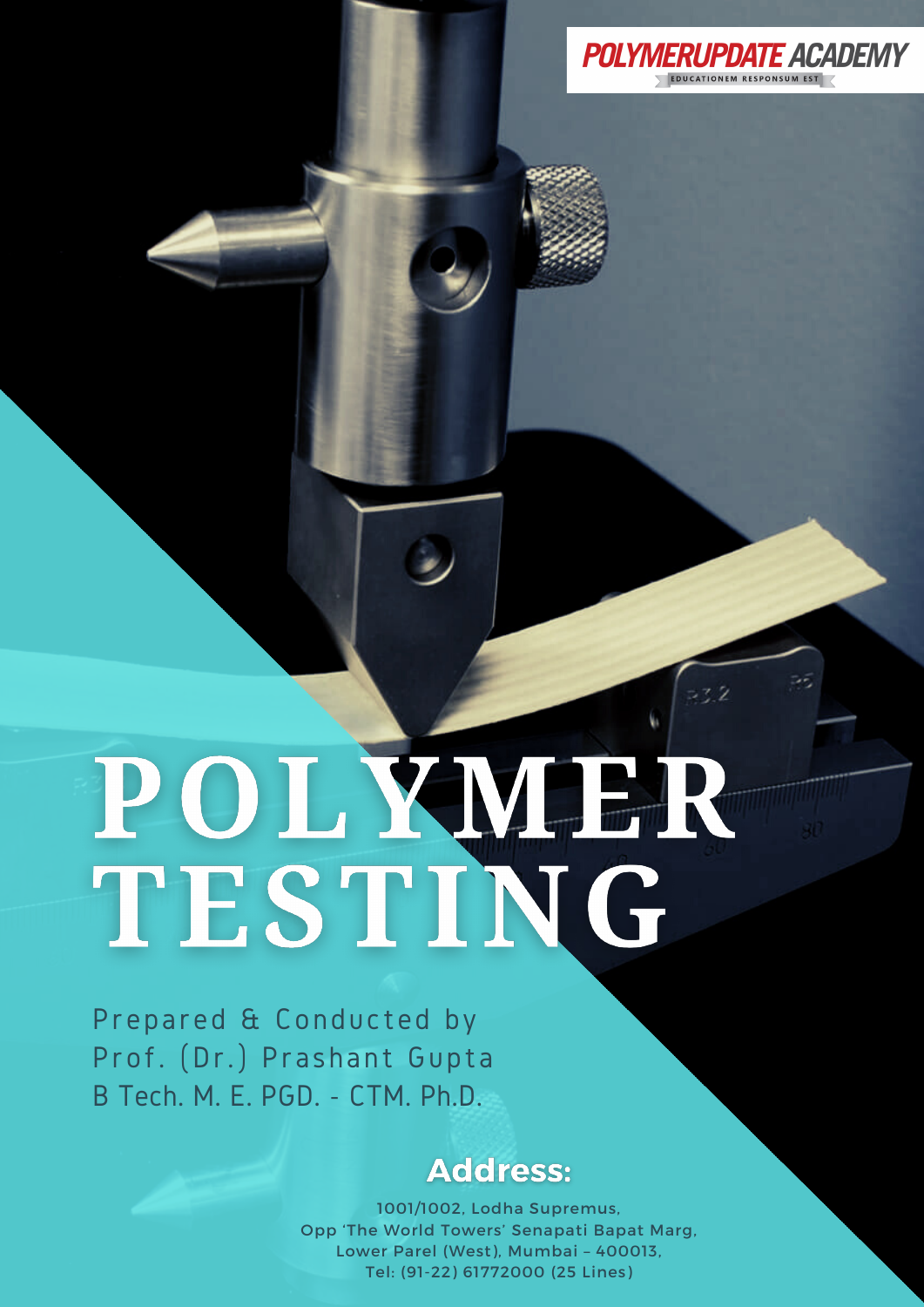

### **INDEX**

- 1. INTRODUCTION TO THE COURSE
- 2. MECHANICAL PROPERTIES
- 3. THERMAL PROPERTIES
- 4. PERMEATION PROPERTIES
- 5. ELECTRICAL PROPERTIES
- 6. CHEMICAL PROPERTIES
- 7. OPTICAL PROPERTIES
- 8. WEATHERING PROPERTIES
- 9. FLAM MABILITY CHARACTERISTICS
- 10. MELT AND SOLUTION FLOW PROPERTIES
- 11. PHYSICOCHEMICAL ANALYSIS
- 12.PRODUCT TESTING
- 1 3 .BIOD E G RA D AT ION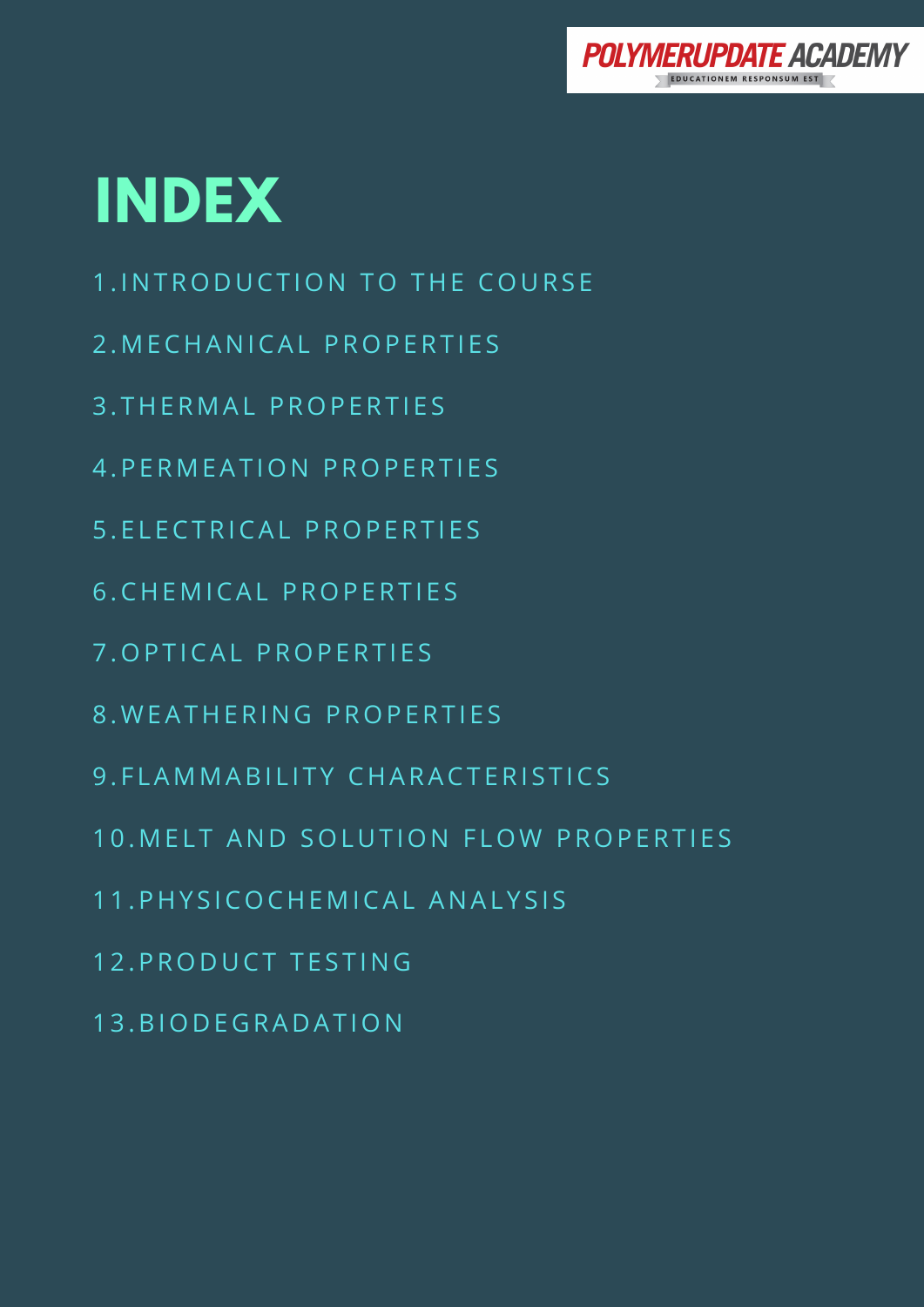

## **SUMMARY**

Polymers have become an indispensable part of our lives. In the midst of technical advancements, polymers are being proactively used in a variety of applications that a lot of competitive materials have found difficult to get absorbed in. The applications in various sectors include packaging, electrical and electronics, building and construction, medical, automotive, agriculture to name a few.

Huge diversity in the market exists in terms of manufacturers involved in different products. Although they use different processing methods, the pressure of ensuring high product quality is there for all of them. Polymer testing ensures that the material complies with the specifications applicable to each of those products.

This course provides an overview of the methodology for testing various polymer properties which is essential for designing the product, specifying the material to be used, ensuring quality control on finished products, their failure analysis, and for understanding the structural behavior of newer materials.

The course is of great interest for industry professionals at top, middle- and firstline management, entrepreneurs and those who are seeking to make their career in the domain of Quality Control and Quality Assurance in the polymeric industry.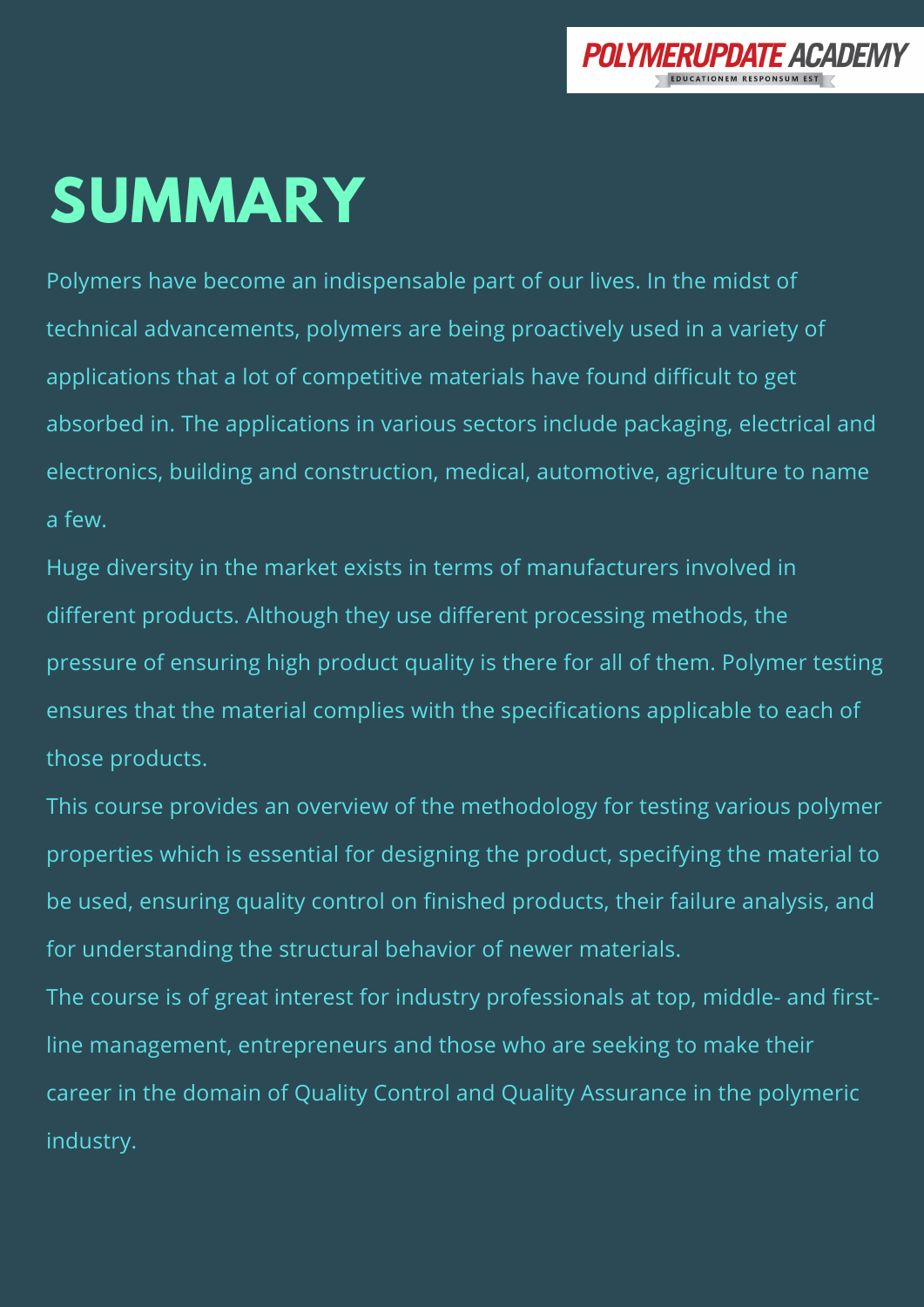

#### **LECTURE 1: INTRODUCTION**

Lecture 1 presents an overview about polymers, standards, specifications, and the need of polymer testing along with its role in polymer industry

#### **LECTURE 2: MECHANICAL PROPERTIES**

Lecture 2 covers introduction to mechanical properties, stress-strain curve, universal testing machine, tensile testing, flexural testing, compressive testing, impact strength testing, hardness test, abrasion resistance testing, fatigue, creep, and stress relaxation.

#### **LECTURE 3: THERMAL PROPERTIES**

Lecture 3 covers introduction to thermal properties, testing polymers for various thermal properties such as thermal conductivity, thermal expansion, heat deflection temperature and Vicat softening temperature.

#### **LECTURE 4: PERMEATION PROPERTIES**

Lecture 4 covers introduction to thermal properties, testing polymers for various permeability characteristics such as water vapor and gas transmission rate.

#### **LECTURE 5: ELECTRICAL PROPERTIES**

Lecture 5 covers introduction to electrical properties, testing polymers for various electrical properties such as dielectric strength, dielectric constant, dissipation factor, electrical surface and volume resistivity and arc resistance.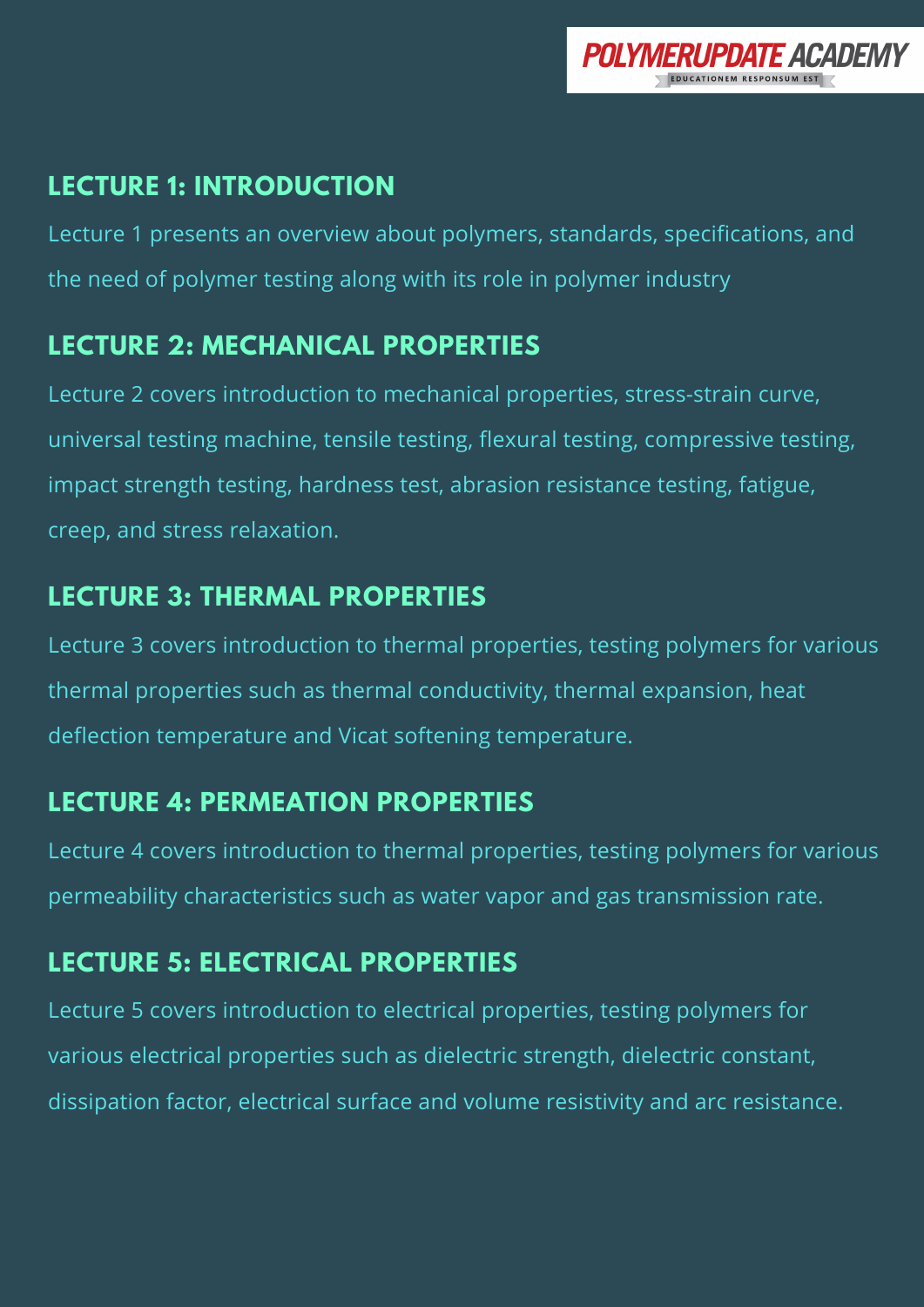

#### **LECTURE 6: CHEMICAL PROPERTIES**

Lecture 6 covers introduction to chemical properties, testing polymers for various chemical properties such as immersion tests, stain resistance, stress cracking resistance (solvent and environmental) etc.

#### **LECTURE 7: OPTICAL PROPERTIES**

Lecture 7 covers introduction to optical properties, testing polymers for various optical properties such as refractive index, luminous transmittance, haze, color evaluation (spectrophotometric, colorimetric and visual evaluation) and gloss.

#### **LECTURE 8: WEATHERING PROPERTIES**

Lecture 8 covers introduction to weathering characteristics, degradation, stabilization, testing polymers for natural and accelerated weathering tests, and resistance of plastic materials to microorganisms.

#### **LECTURE 9: FLAMMABILITY CHARACTERISTICS**

Lecture 9 covers introduction to flammability characteristics, basics of fire and fire hazards, ignition properties and ignition temperature, limiting oxygen index, and ul 94 flammability testing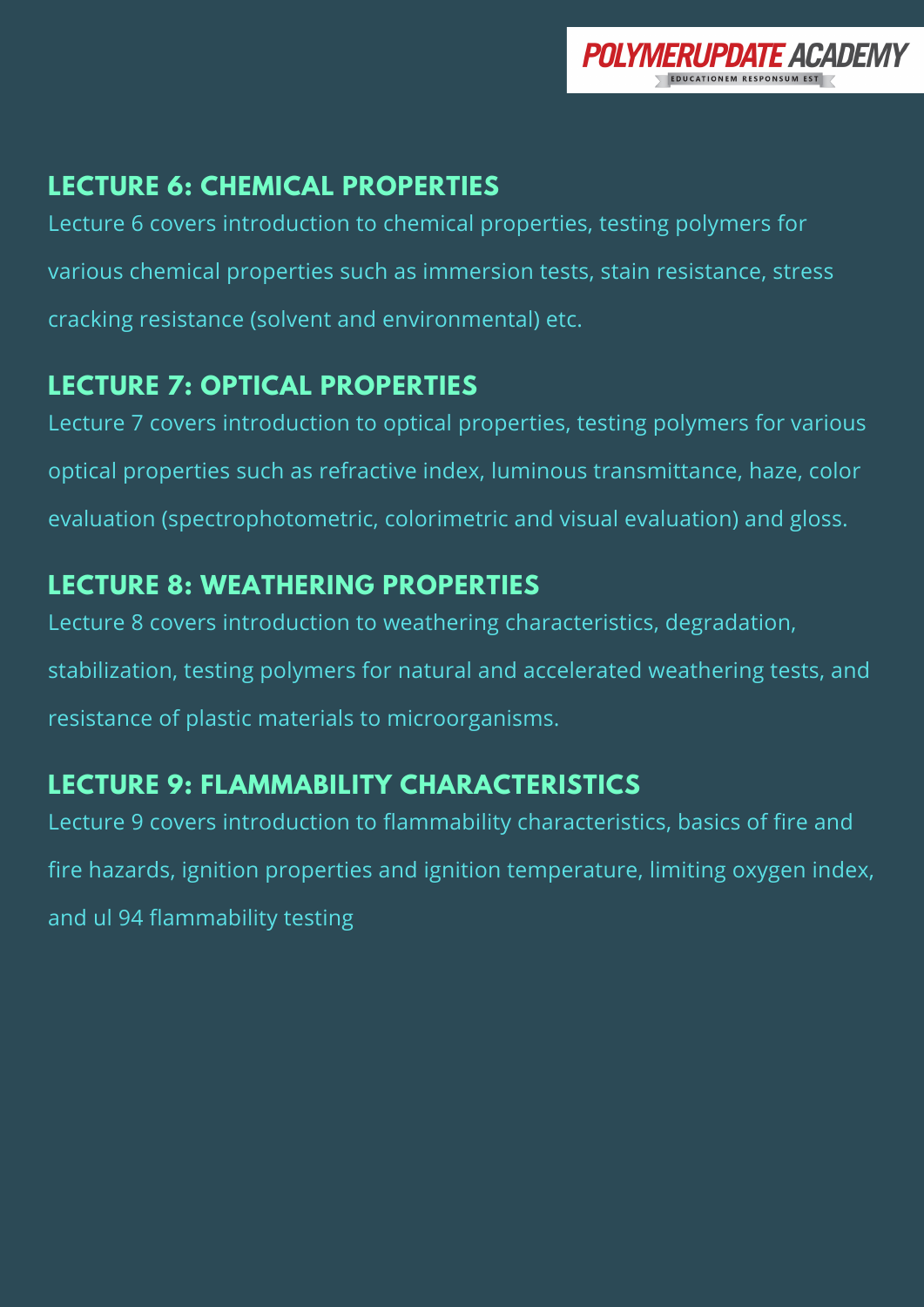

#### **LECTURE 10: MELT AND SOLUTION FLOW PROPERTIES**

Lecture 10 covers introduction to flow properties, testing polymers for various flow properties such as melt flow index, dilute solution viscosity tests for thermoplastics, cup viscometry for thermosets, and rheometer (capillary, rotational and torque)

#### **LECTURE 11: PHYSICOCHEMICAL ANALYSIS**

Lecture 11 covers introduction to physicochemical properties, testing polymers for various physicochemical properties such as density, specific gravity, water absorption, moisture analysis and sieve analysis, melting point and contact angle measurement

#### **LECTURE 12: PRODUCT TESTING**

Lecture 12 covers introduction to product testing and case studies for injection/ rotational/ blow molded/ extruded plastic products.

#### **LECTURE 13: BIODEGRADATION**

Lecture 13 covers introduction to biodegradation, its mechanism, difference in compostable/ thermo- and photo-oxo-biodegradable/ biodegradable polymers and the testing of plastics for their biodegradability.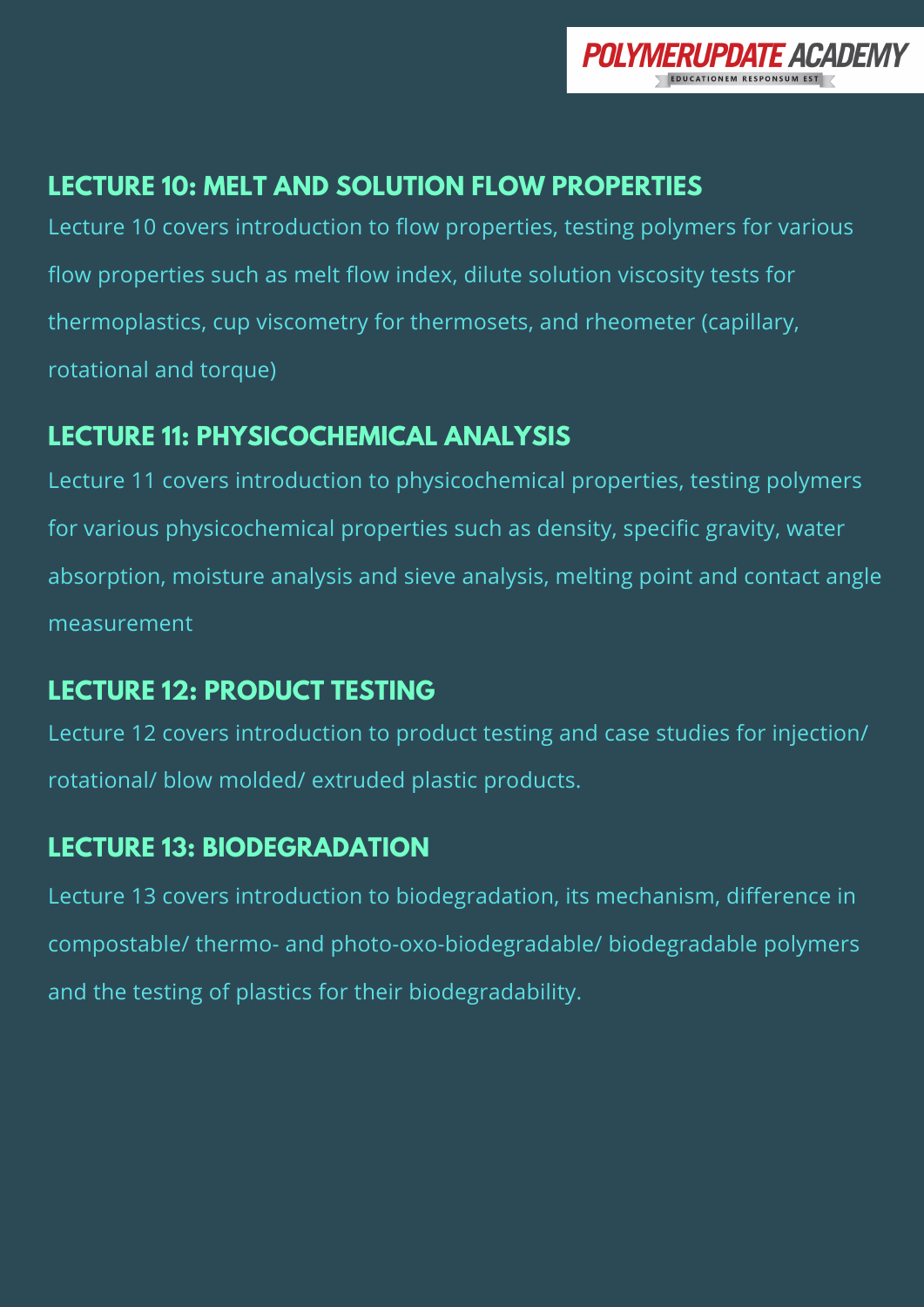

**PROF. (DR.) PRASHANT GUPTA B Tech. M. E. PGD. - CTM. Ph. D**

*POLYMERUPDATE AC* 

Born on June 6th, 1987, Dr. Gupta is a Polymer Technologist and has obtained his Masters, Post Graduate Diploma and Ph. D. from Institute of Chemical Technology, Mumbai. With virtue of his excellence in PGD-CTM course, Dr. Gupta has been awarded with a Gold Medal for securing top merit in the course.

Dr. Gupta has 5.5 years of academic experience (teaching/research) along with Industrial Research & Development experience in managerial positions for around 3.5 years in polymer compounding, testing, processing, and composites. Dr. Gupta has more than 20 publications to his credit in peer reviewed journals and books with high impact international (Elsevier, Wiley, Springer, Taylor & Francis etc.) publishers.

His areas of expertise and teaching include testing and quality control, polymer additives and compounding, polymer processing technology, polymer recycling and waste management, biodegradable and oxo-degradable plastics for packaging, use of information and communication technology for effective teaching learning, pedagogy related to teaching-learning, artificial intelligence in teaching learning, content creation for virtual laboratory, its development and applications.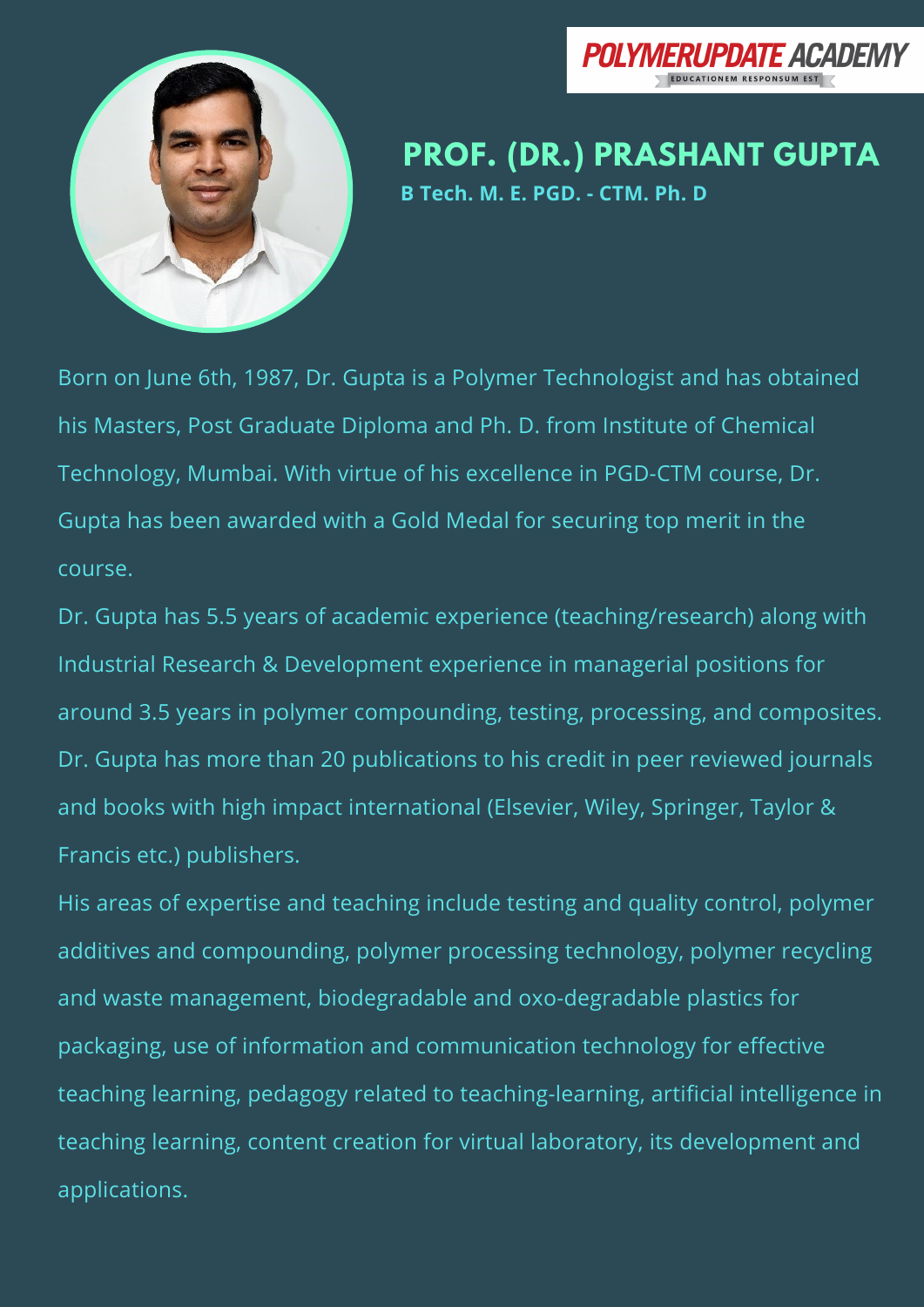

Dr. Gupta has offered his expertise in the form of technical presentations at more than 20 international and prestigious nationalconferences/events across the globe some of which include EUROTEC-France, ANTEC-Mumbai, ICERP-Hyderabad, PPS-Mumbai, APM-Lucknow, APA-Chandigarh, Rangotsav-Mumbai, AMAI-Ahmedabad, etc. and won several awards for best paper, poster, project etc. Dr. Gupta has also been recognized as a certified developer, mentor, and reviewer for Virtual Labs, Mumbai an initiative of IIT M, IIT D and IIT K under MHRD, India.

#### **WORK EXPERIENCE:**

#### **Organization Name: Maharashtra Institute of Technology**

Tenure: 19th Sep 2016 onwards

Assistant Professor-Plastics and Polymer Engineering Dept. (UGC Approved)

Junior Scientist, MIT-Center for Advanced Materials Research and Technology

#### **Organization Name: Loxim Industries Ltd.**

Tenure: 1st Sep 2015 – 16th Sep 2016

HOD and Manager: R & D/Quality Control

Management and Customer Representative-ISO-TS 16949

#### **Organization Name : Crest Composites and Plastics Pvt. Ltd,Ahmedabad**

Tenure: 21st Apr 14 –31st Aug 15

Assistant Manager, (R & D) Application Development